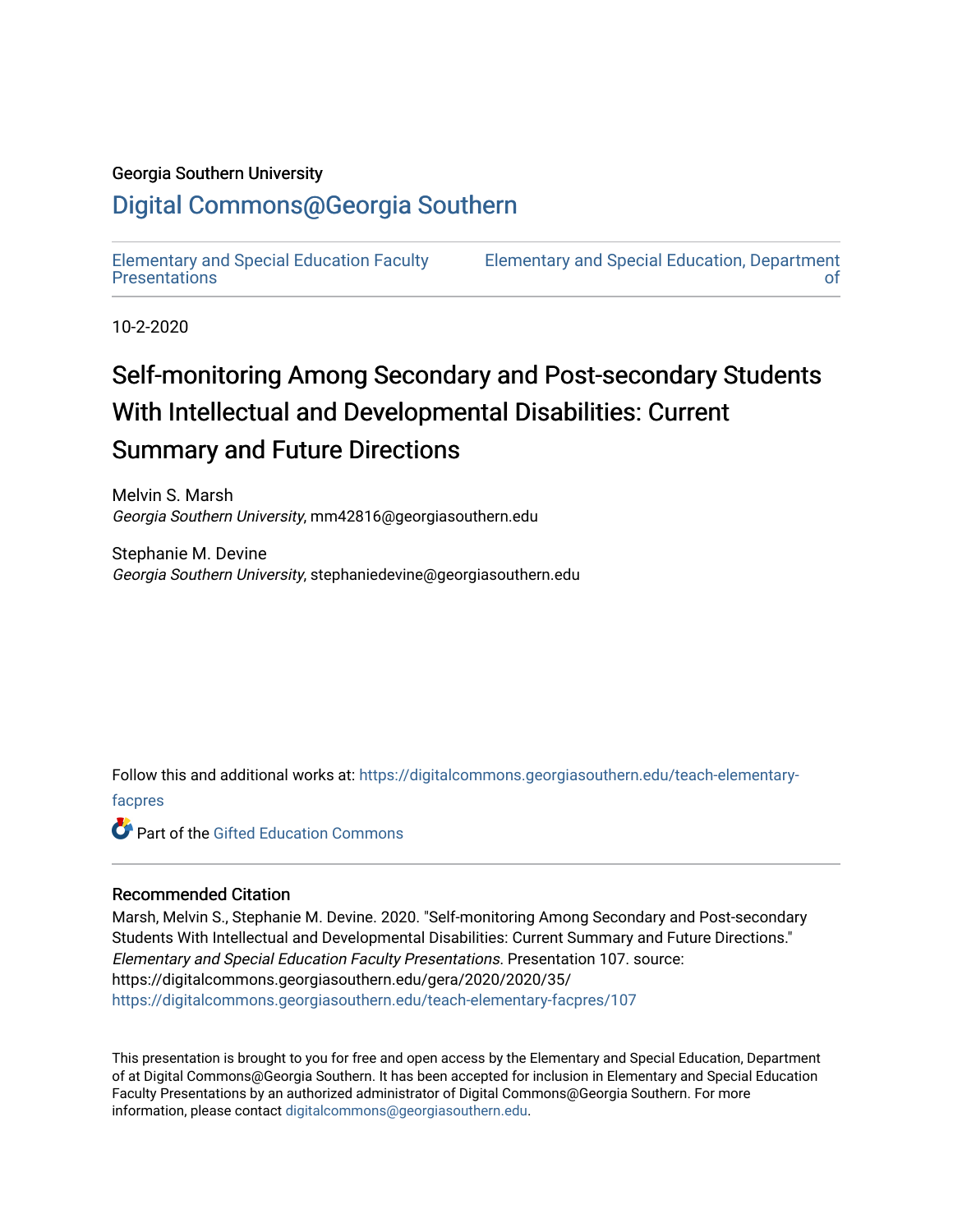#### Georgia Southern University

#### [Digital Commons@Georgia Southern](https://digitalcommons.georgiasouthern.edu/)

[Georgia Educational Research Association](https://digitalcommons.georgiasouthern.edu/gera) 

2020 GERA [Conference](https://digitalcommons.georgiasouthern.edu/gera) (October 2, 2020)

Oct 2nd, 11:00 AM - 12:00 PM

### Self-monitoring among secondary and post-secondary students with intellectual and developmental disabilities : current summary and future directions

Melvin S. Marsh Georgia Southern University, mm42816@georgiasouthern.edu

Stephanie M. Devine Georgia Southern University, stephaniedevine@georgiasouthern.edu

Follow this and additional works at: [https://digitalcommons.georgiasouthern.edu/gera](https://digitalcommons.georgiasouthern.edu/gera?utm_source=digitalcommons.georgiasouthern.edu%2Fgera%2F2020%2F2020%2F35&utm_medium=PDF&utm_campaign=PDFCoverPages)

**Part of the [Education Commons](http://network.bepress.com/hgg/discipline/784?utm_source=digitalcommons.georgiasouthern.edu%2Fgera%2F2020%2F2020%2F35&utm_medium=PDF&utm_campaign=PDFCoverPages)** 

#### Recommended Citation

Marsh, Melvin S. and Devine, Stephanie M., "Self-monitoring among secondary and post-secondary students with intellectual and developmental disabilities : current summary and future directions" (2020). Georgia Educational Research Association Conference. 35. [https://digitalcommons.georgiasouthern.edu/gera/2020/2020/35](https://digitalcommons.georgiasouthern.edu/gera/2020/2020/35?utm_source=digitalcommons.georgiasouthern.edu%2Fgera%2F2020%2F2020%2F35&utm_medium=PDF&utm_campaign=PDFCoverPages)

This presentation (open access) is brought to you for free and open access by the Conferences & Events at Digital Commons@Georgia Southern. It has been accepted for inclusion in Georgia Educational Research Association Conference by an authorized administrator of Digital Commons@Georgia Southern. For more information, please contact [digitalcommons@georgiasouthern.edu](mailto:digitalcommons@georgiasouthern.edu).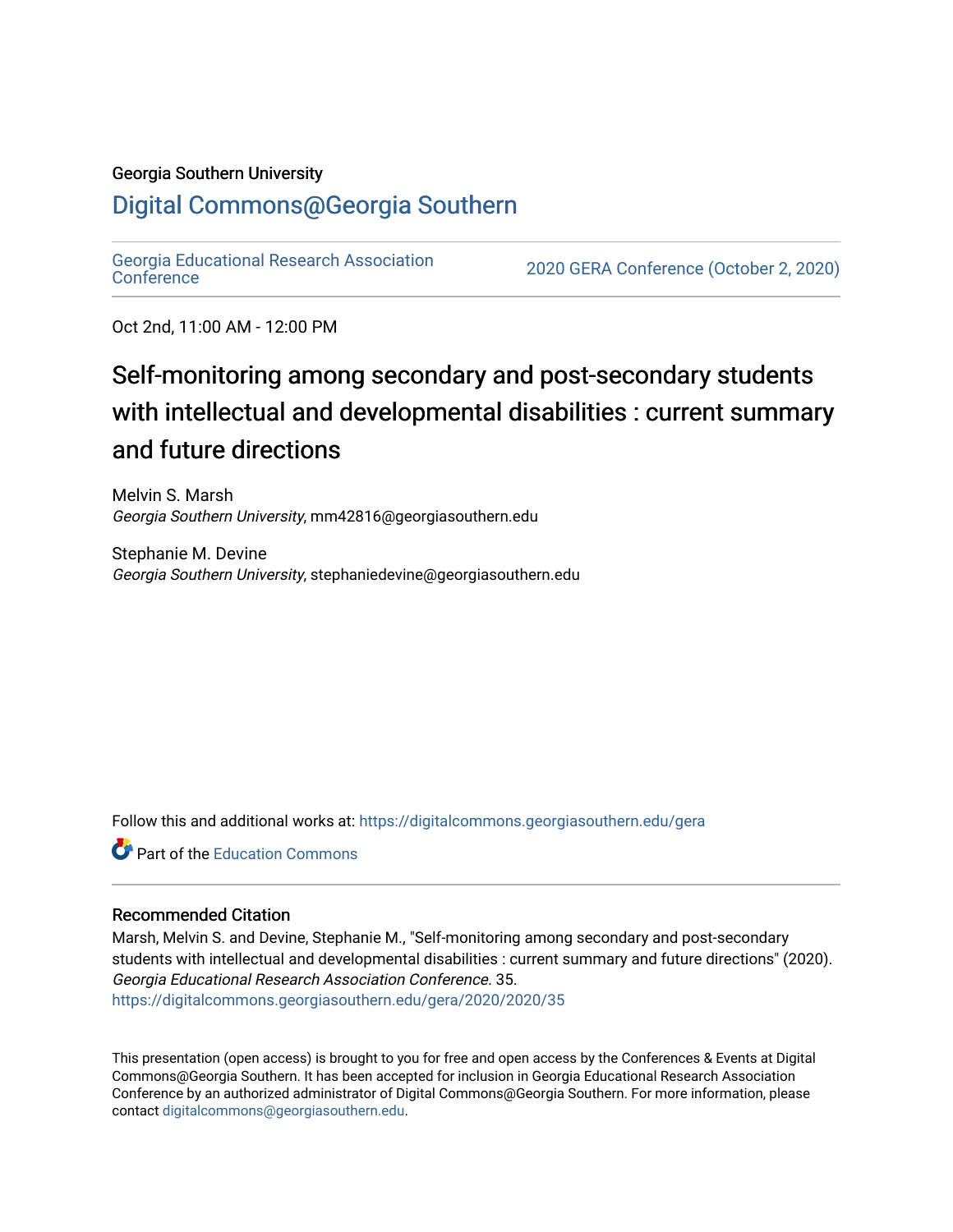### SELF-MONITORING AMONG SECONDARY AND POST- SECONDARY STUDENTS WITH INTELLECTUAL AND DEVELOPMENTAL DISABILITIES: CURRENT SUMMARY AND FUTURE DIRECTIONS

Melvin S. Marsh, M.S. and Stephanie M. Devine, PhD

Georgia Southern University

Georgia Educational Research Association Conference 2020 1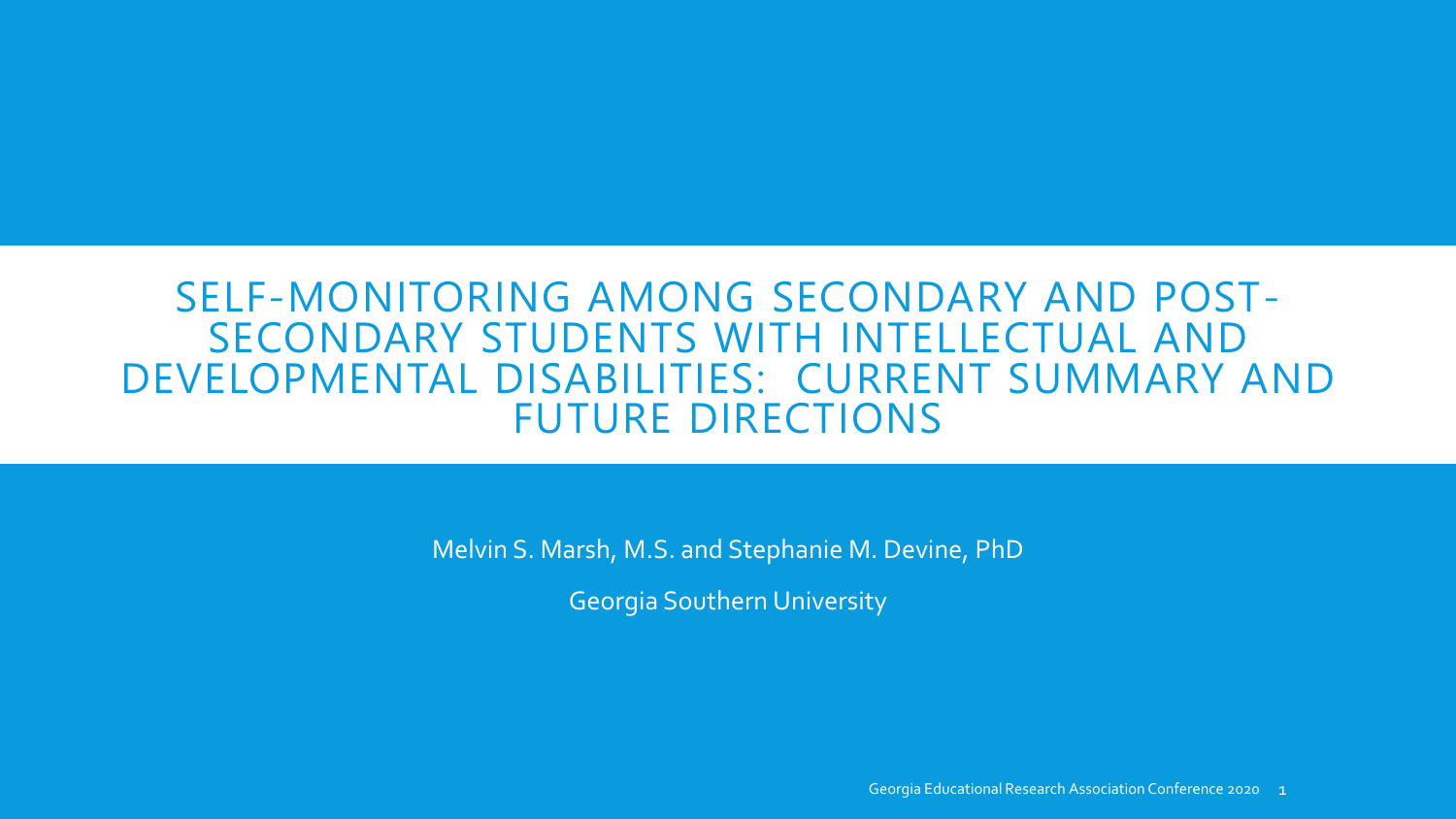## INTRODUCTION

### Self-monitoring

- a component of self-management (Clemons, Mason, Garrison-Kane, & Wills, 2016).
- can improve self-reliance and quality of life
- decrease dependency on others
- · improve academic skills
- Improve general on-task behavior (Faul, Stepensky, & Simonsen, 2012).
- Gap in self monitoring literature with high school/college students with IDD
- Purpose: review the findings in previous literature relating to self-monitoring techniques with young adults with IDD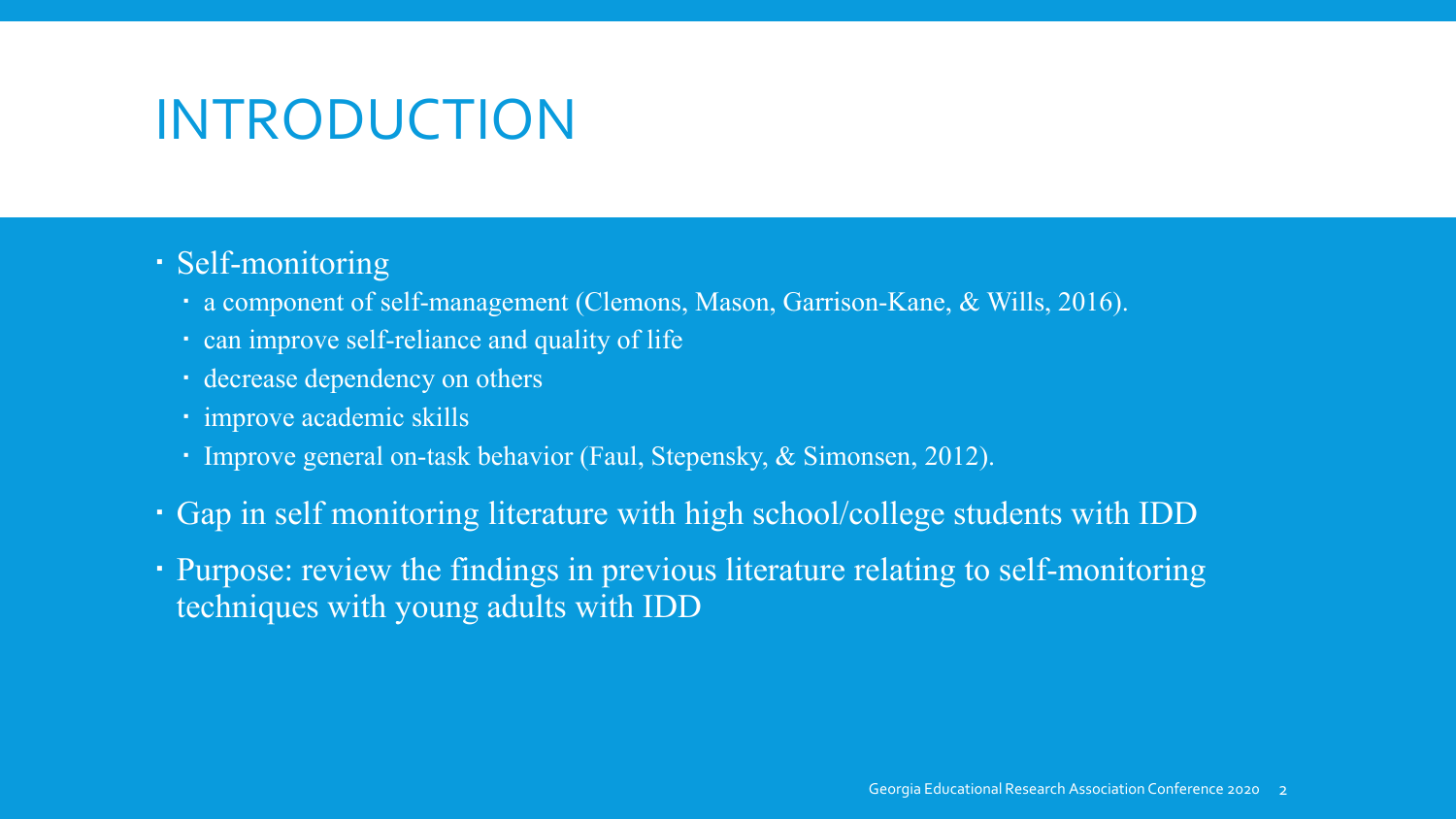### RESEARCH QUESTIONS

- 1. What systems (personnel, technology, software, etc.) are being used to support self-monitoring skill development for adolescents or young adults with intellectual and/or developmental disabilities?
- 2. What skills were being targeted in these self-monitoring interventions?
- 3. How successful was the system/intervention?
- 4. What level of evidence is provided by the reviewed studies?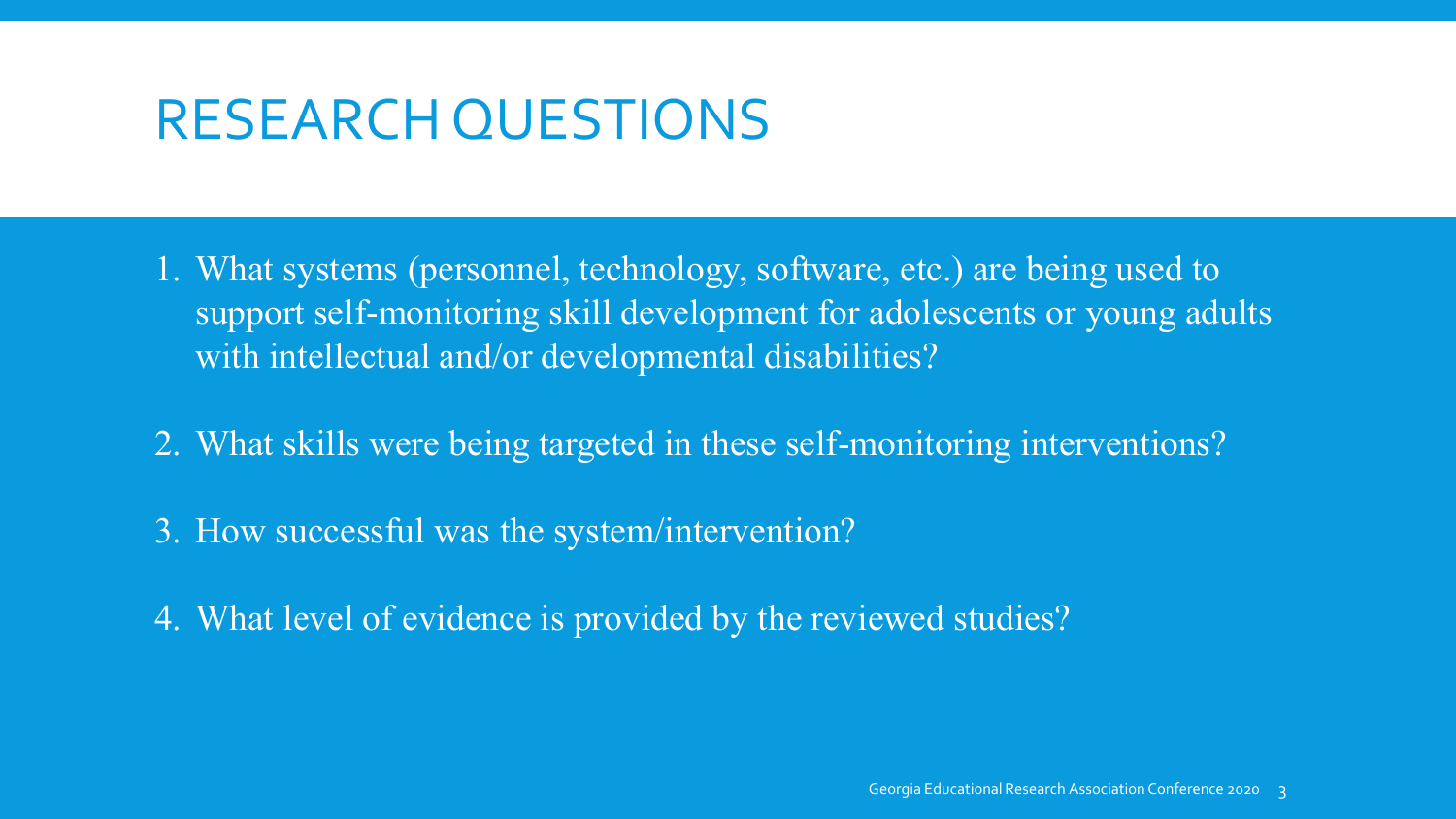## LITERATURE SEARCH

- Search on 97 peer-reviewed academic journal databases combinations of keywords were used: intellectual disability, developmental disability, IDD, self-monitoring, technology, secondary, post-secondary, adult, grooming, hygiene, work tasks, employment tasks, peer or caregiver, goal setting.
	- Published in English
	- Published in past 7 years
- 35,856 articles went to further screening
- Inclusion criteria
	- Person with disabilities
	- At least one person in target age range (14-26)
	- Self monitoring intervention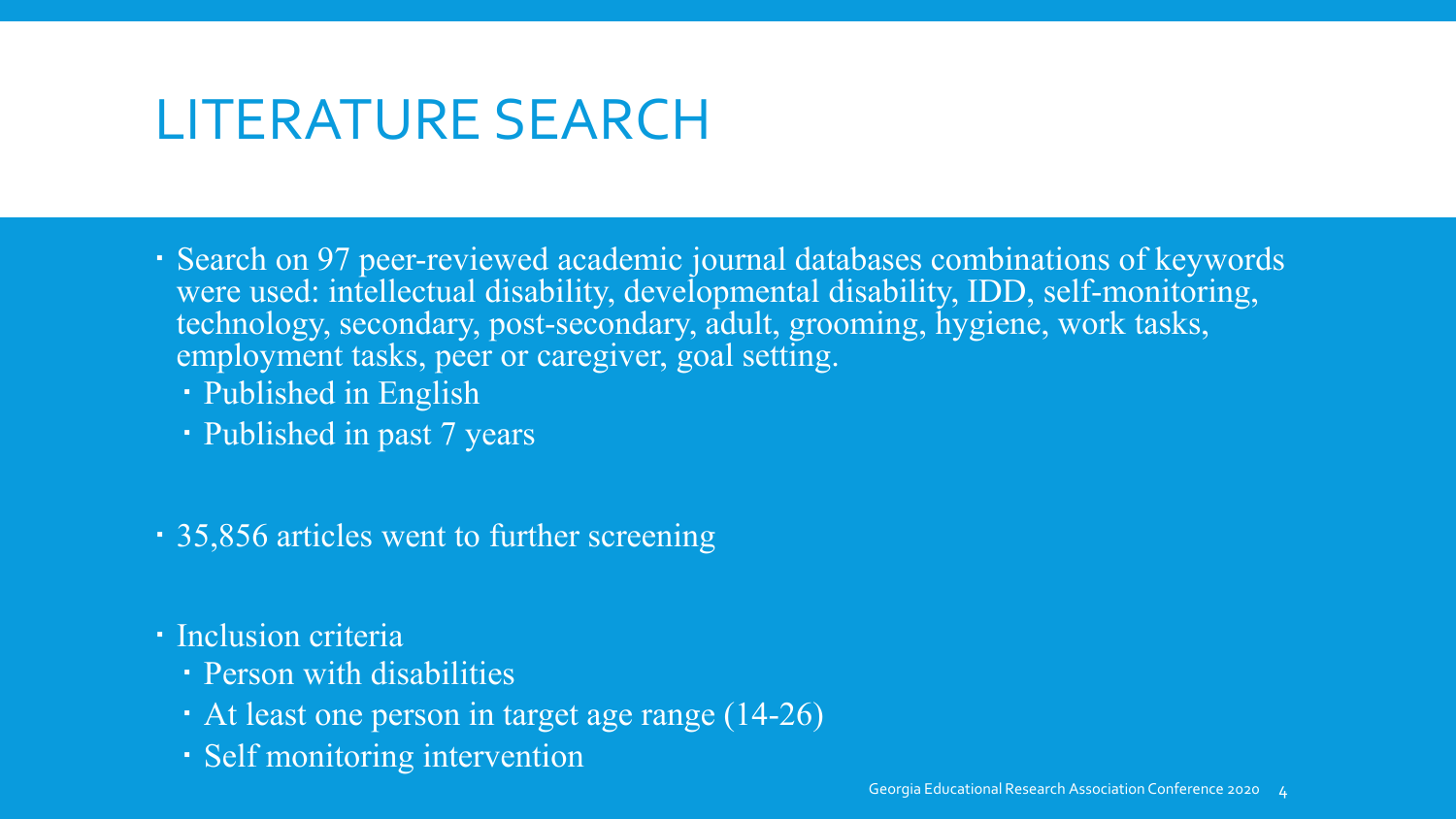### RESULTS

28 studies

 Analyzed through Quality Indicators from National Technical Assistance Center on Transition (2016).

 15 met the criteria for acceptable or high-quality studies - All were single case designs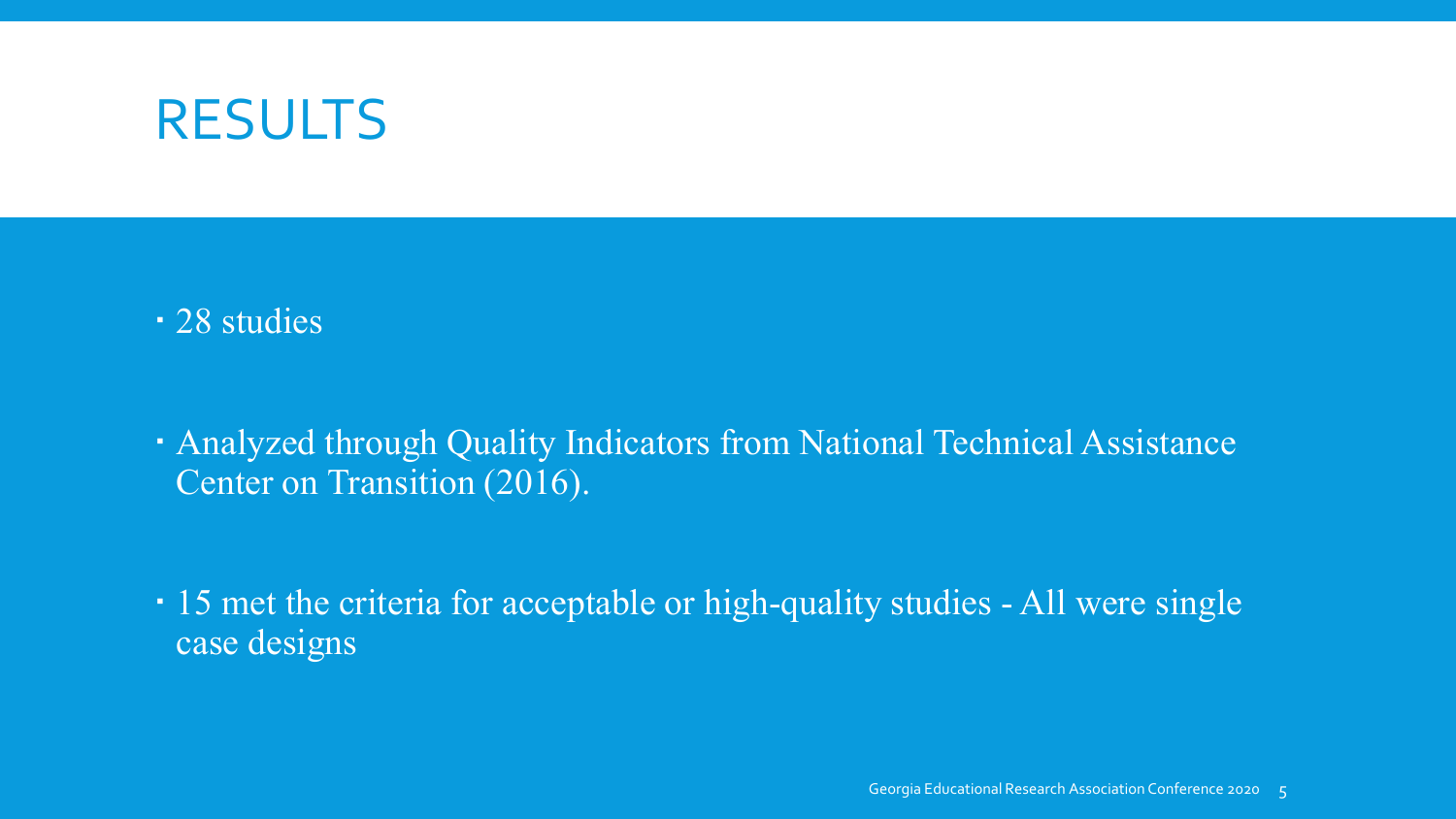## **CHARACTERISTICS**

Primary aims: improve skills

### Supports

- Most common person was researcher (6 studies) or teacher (5 studies)
- Most common supports were verbal prompting (4 studies), video monitoring (3 studies), video prompting (4 studies)
- Most common technology: iPad (37% of students)

Designs – mostly multiple probe or multiple baseline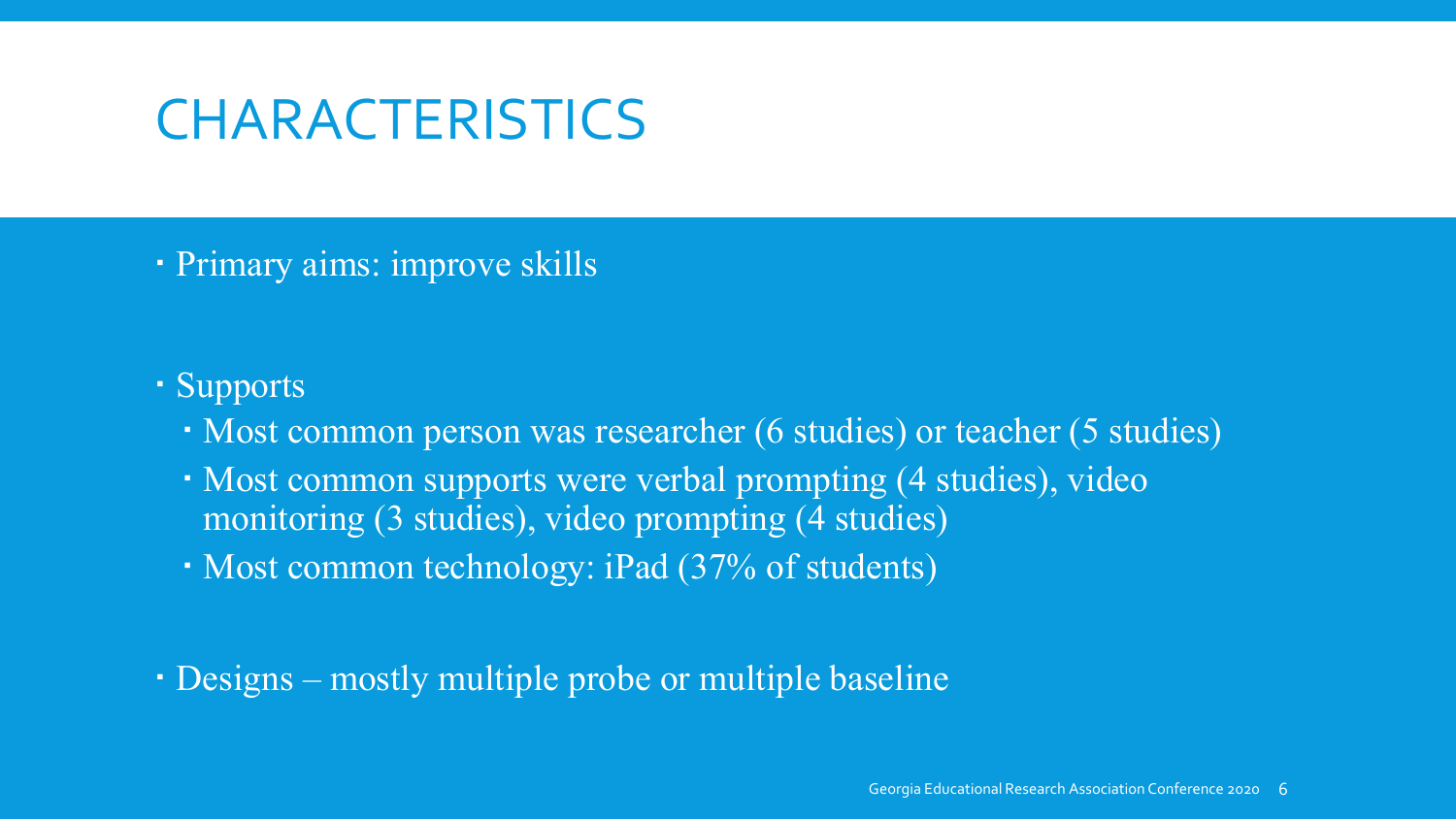## **CHARACTERISTICS**

### Location

Country: USA (13), Australia (1), Korea (1)

### Setting

 Public School Classroom (7), IPSE (3), Community Living (1), Juvenile Justice (1), Non-profit (1), Rehabilitation Facility to teach skills (1), Transition Academy (1)

### • Participants – 47 subjects

- $\cdot$  Age = 18.3 (avg). Range (13 to 28) with one outside age range
- $-$  Sex 8 F, 39 M
- Most common  $IDD = ASD (50\%)$  w/ or w/o  $ID$ 
	- Other disabilities included Downs Syndrome, ADHD, ID, Traumatic Brain injury, Prader Willi
	- One did not have IDD but was in a study with others with IDD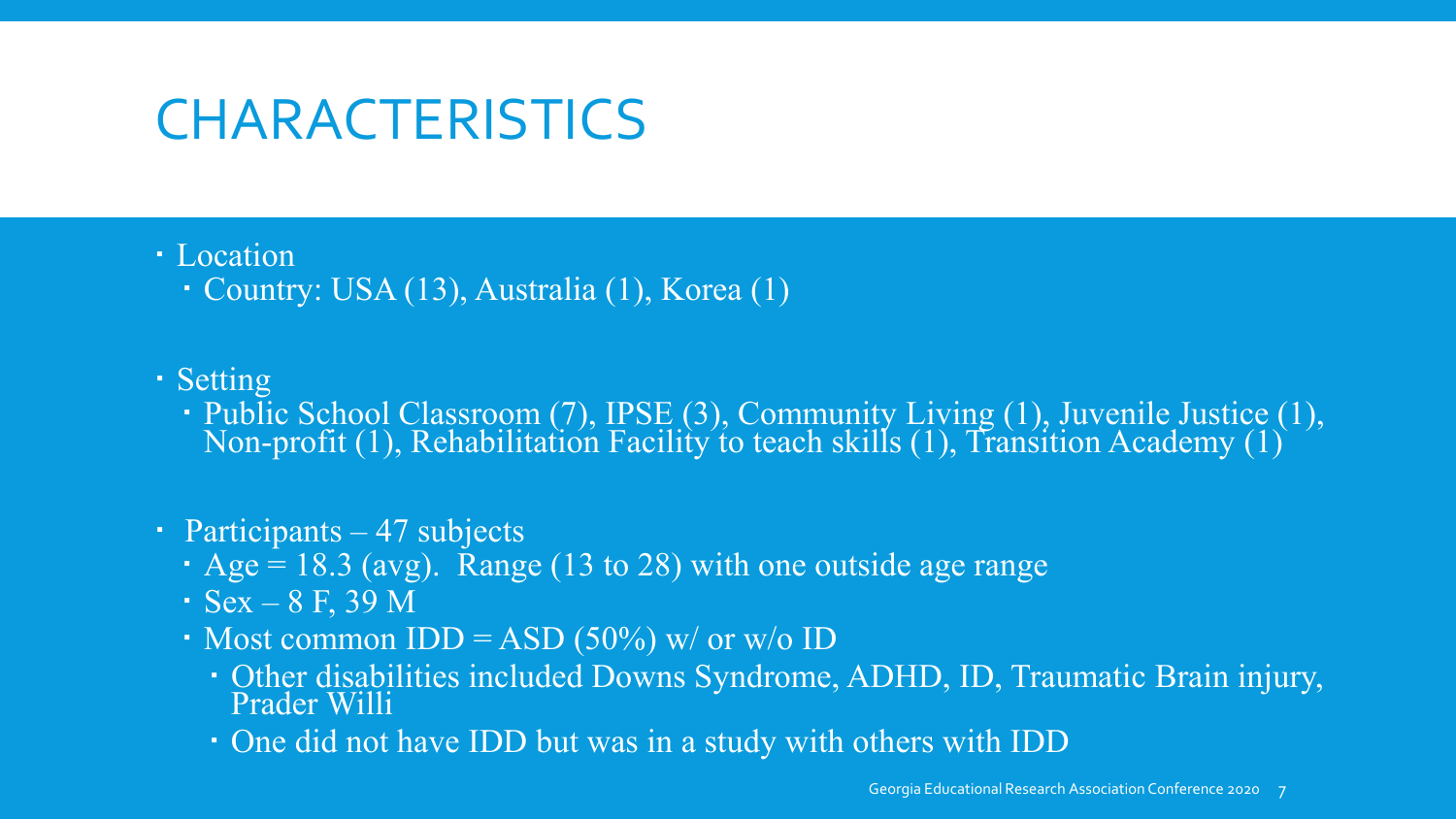## OVERALL CONCLUSIONS

- 28 studies were analyzed with 13 meeting acceptable standards and 2 meeting high quality standards for research
- 15 methodologically rigorous studies including 47 participants with demonstrated positive functional relationships over 21 different professional affiliations suggest<br>the results meet the level of evidence consistent with what the National Technical Assistance Center on Transition (2018) considers "evidence-based practice."
- all 47 participants improved their baseline performance
- Many maintained performance over time after intervention withdrawn
	- Not all tested for maintenance
- Some generalized to other tasks (all 5 from Yakubova and Taber-Doughty (2017))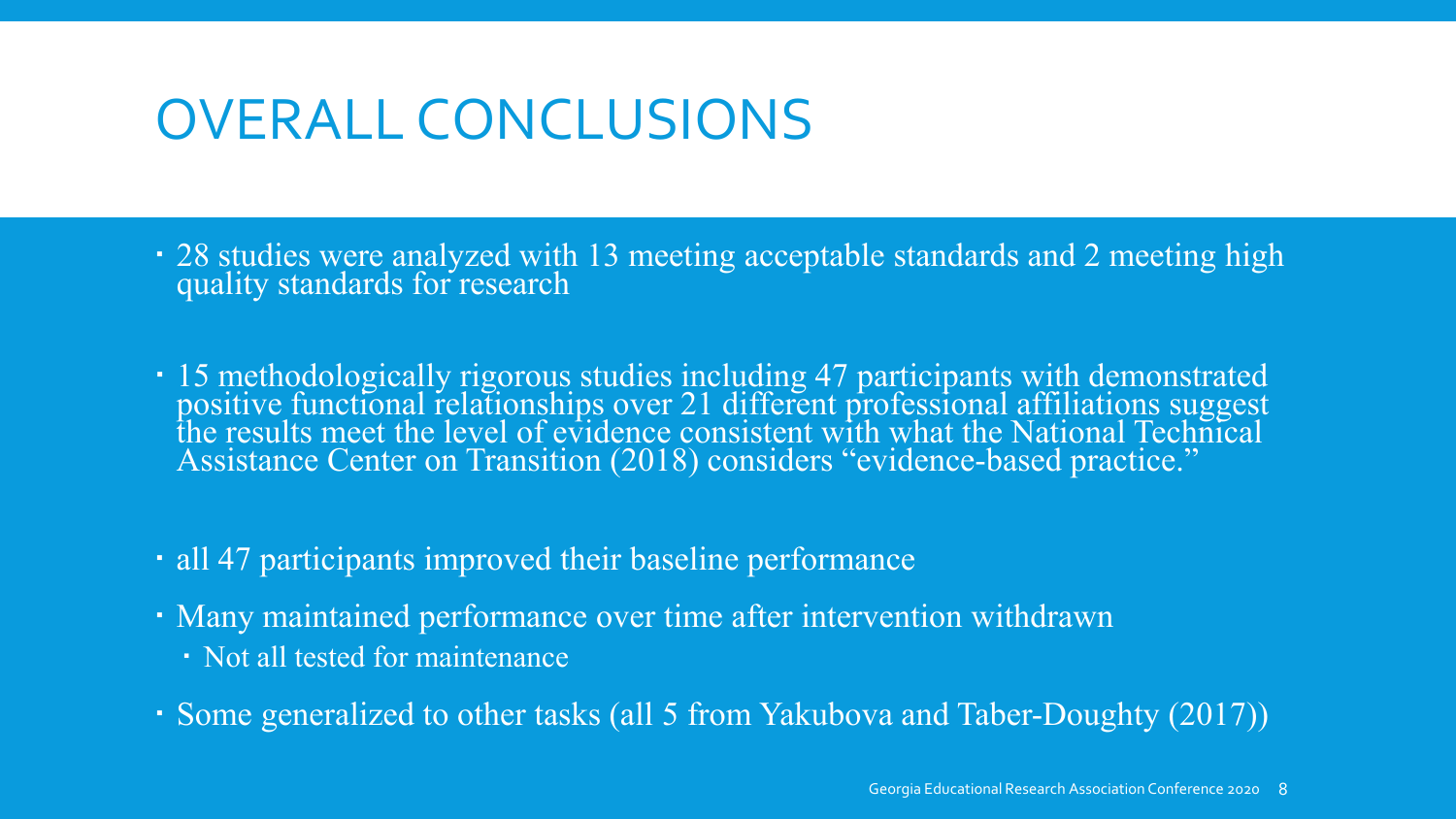## CHALLENGES WITH THE RESEARCH

- Few studies on the self-monitoring of post-secondary students with disabilities.
- Single case designs = small numbers of participants
- Quasi-experimental
- Quality issues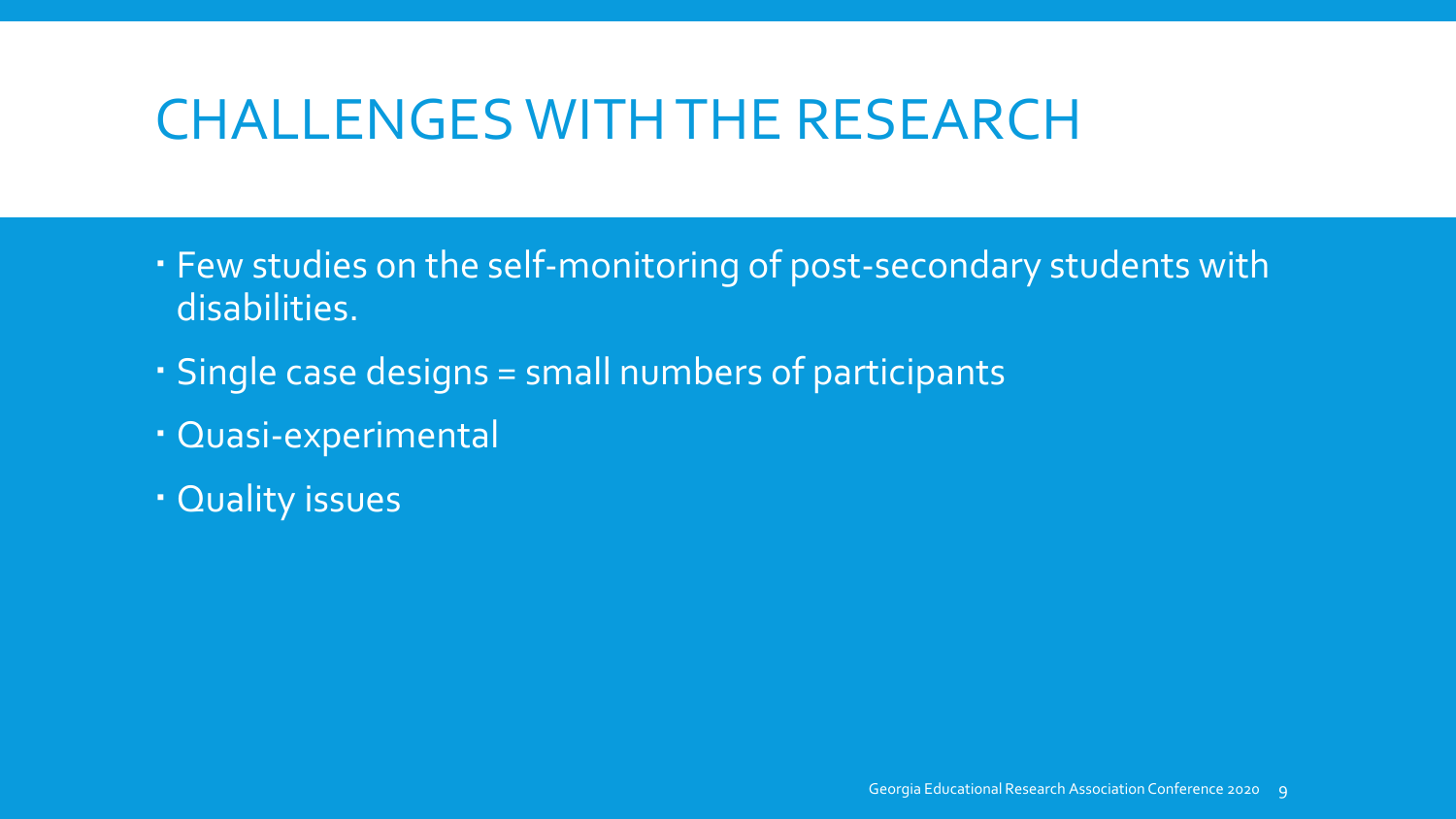# FUTURE DIRECTIONS

- use of classmates or peers to help with self-monitoring
- consider other self-monitoring technologies, not video dependent
- Improve power by increasing replication with different
	- Settings
	- Locations
	- Participants
	- · Technologies
	- Researchers
- Higher quality studies that meet criteria
	- Replication in more settings
	- Controlling for threats to external validity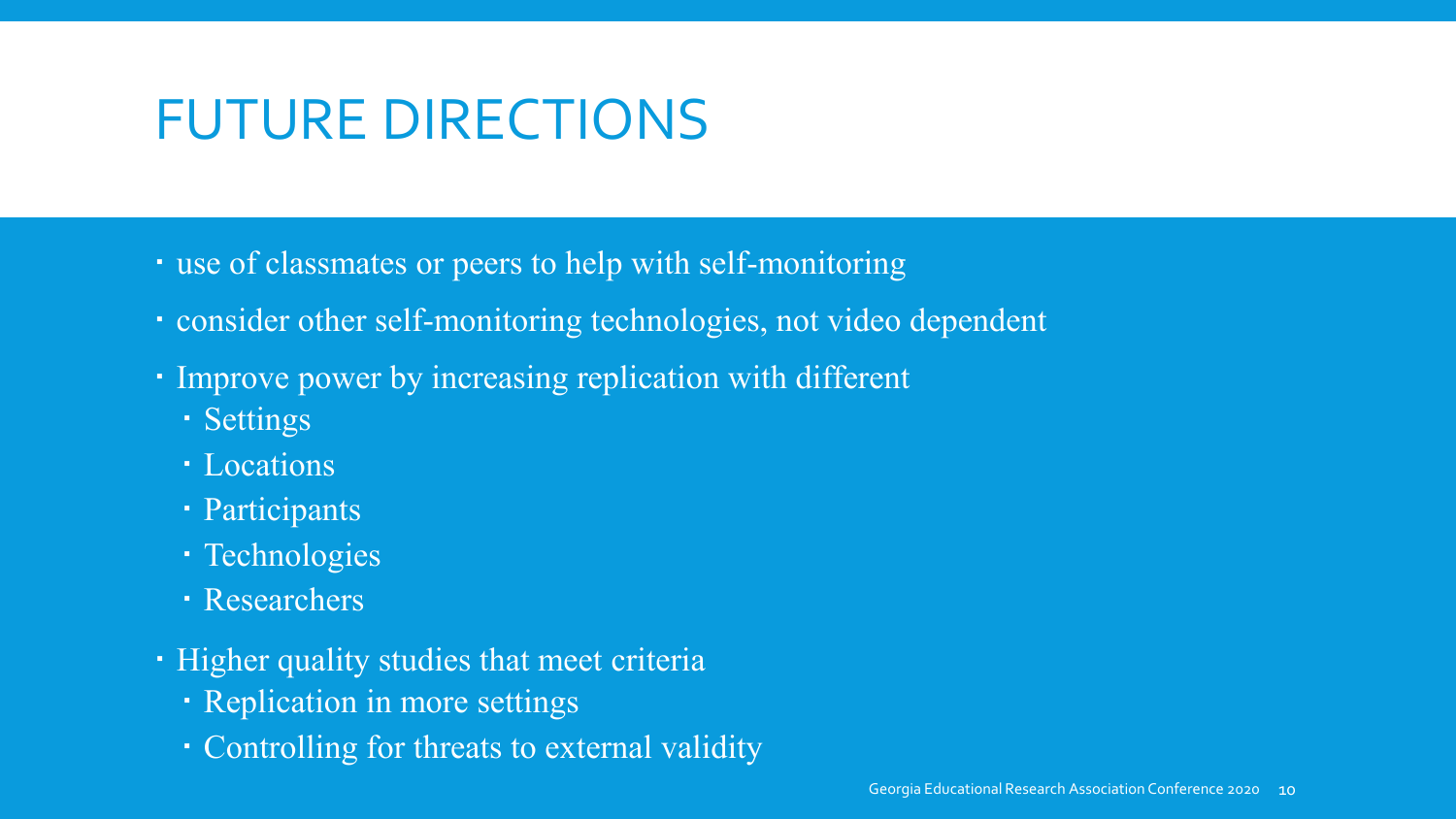### REFERENCES

Clemons, L. L., Mason, B. A., Garrison-Kane, L., & Wills, H. P. (2016). Self-Monitoring for High School Students With Disabilities: A Cross-Categorical Investigation of I-Connect. *Journal of Positive Behavior Interventions, 18*(3), 145-155. doi:10.1177/1098300715596134

Faul, A., Stepensky, K., & Simonsen, B. (2012). The Effects of Prompting Appropriate Behavior on the Off- Task Behavior of Two Middle School Students. *Journal of Positive Behavior Interventions, 14*(1), 47-55.

National Technical Assistance Center on Transition (2016). Quality Indicator Checklist: Single Case Retrieved from

[https://transitionta.org/system/files/effectivepractices/Quality%20Indicator%20Checklist\\_Single%20Case\\_11-](https://transitionta.org/system/files/effectivepractices/Quality%20Indicator%20Checklist_Single%20Case_11-04-16%20(1).pdf?file=1&type=node&id=1132&force=)  $04-16\%20(1)$ .pdf?file[=](https://transitionta.org/system/files/effectivepractices/Quality%20Indicator%20Checklist_Single%20Case_11-04-16%20(1).pdf?file=1&type=node&id=1132&force=)1&type=node&id=1132&force=

National Technical Assistance Center on Transition. (2018). Introduction to NTACT Criteria for Levels of Evidence. Retrieved from

[https://transitionta.org/system/files/effectivepractices/NTACT%20Criteria%20for%20Levels%20of%20Eviden](https://transitionta.org/system/files/effectivepractices/NTACT%20Criteria%20for%20Levels%20of%20Evidence_Final_Spring2018.pdf?file=1&type=node&id=1473&force=) ce Final Spring2018.pdf?file=1&type=node&id=1473&force=

Yakubova, G., & Taber-Doughty, T. (2017). Improving Problem-Solving Performance of Students With Autism Spectrum Disorders. *Focus on Autism and Other Developmental Disabilities, 32*(1), 3-17. doi:10.1177/1088357615587506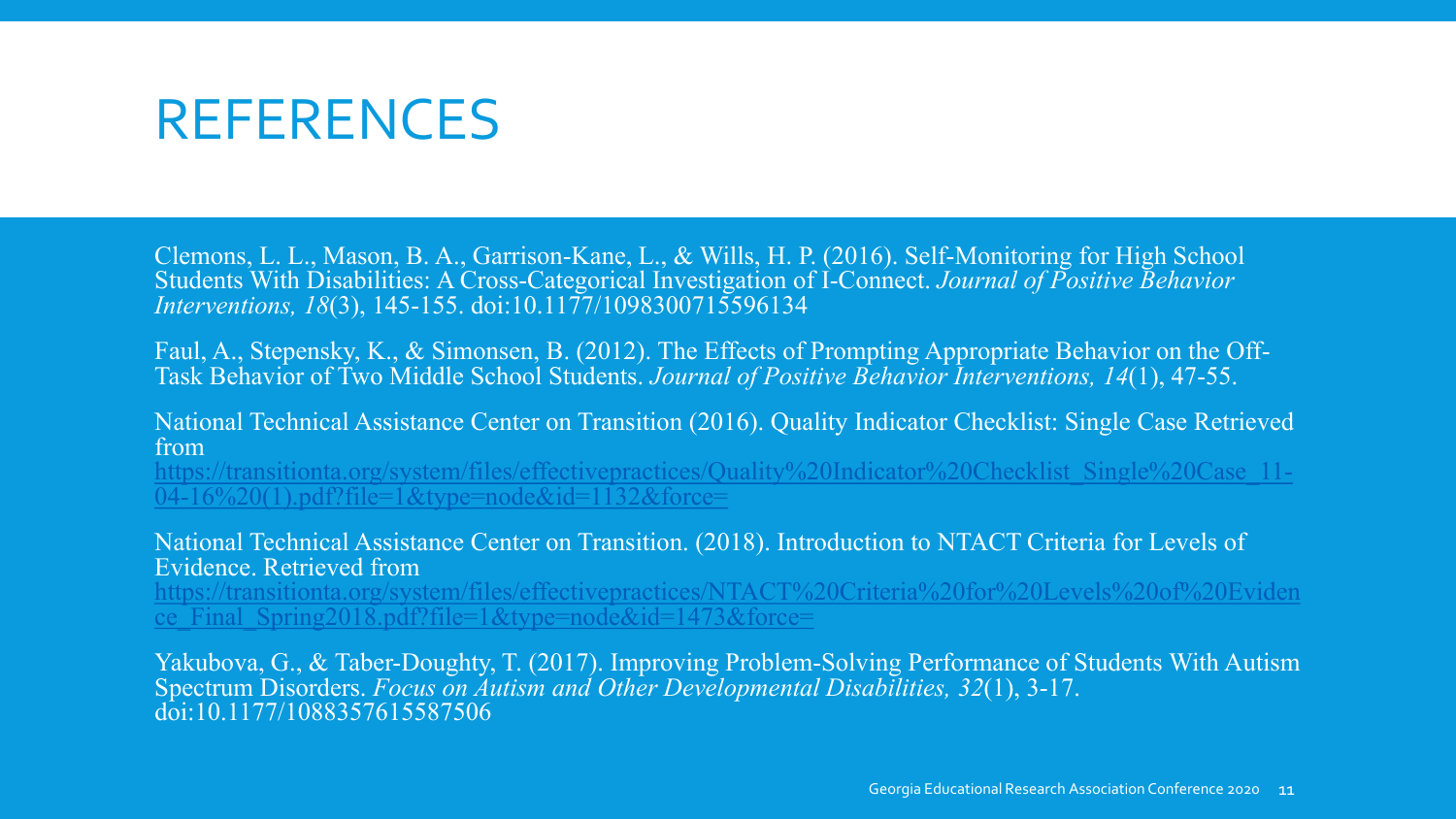# Questions?